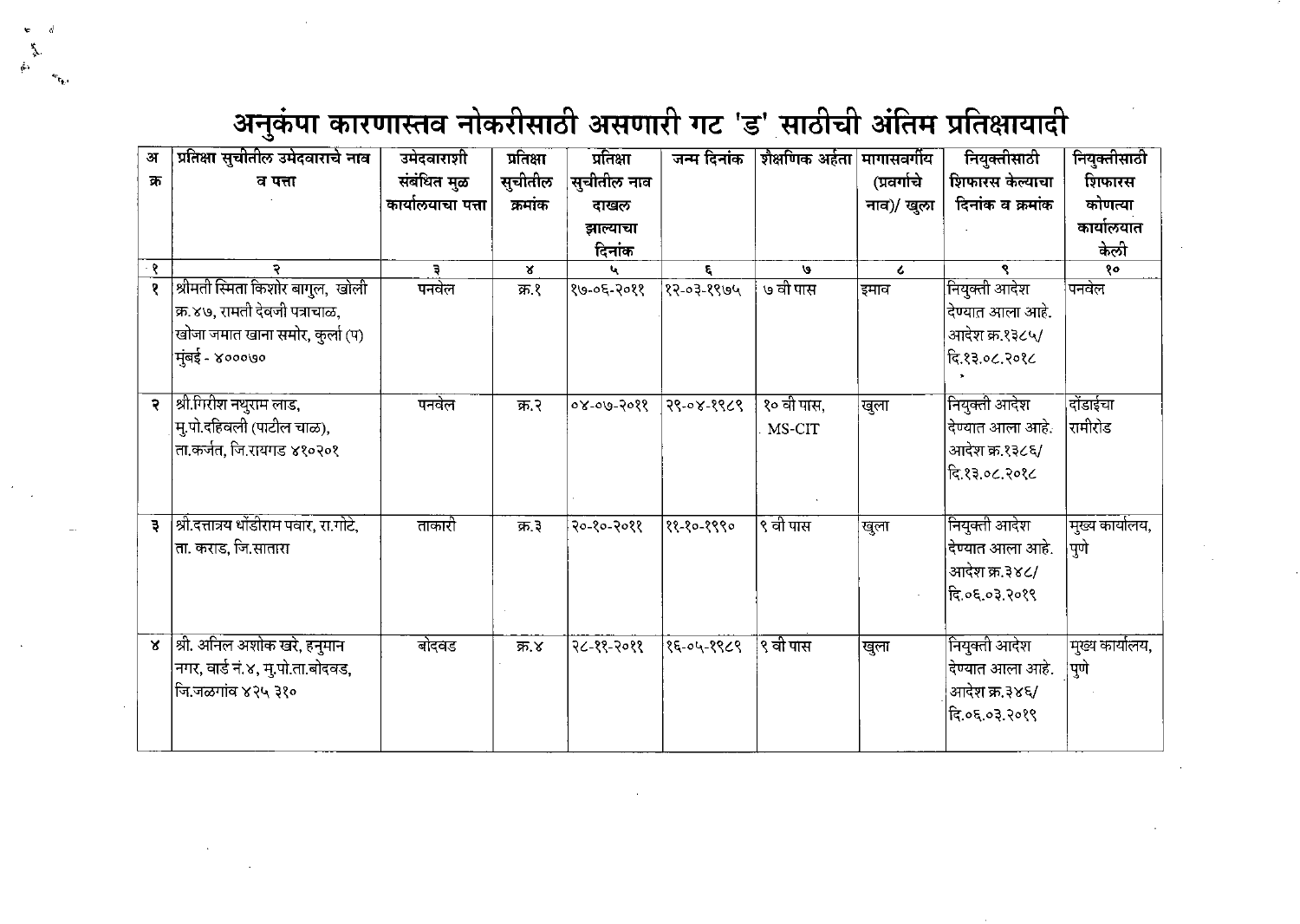*<■*

| अ   | प्रतिक्षा सुचीतील उमेदवाराचे नाव | उमेदवाराशी        | प्रतिक्षा | प्रतिक्षा   | जन्म दिनांक      | शैक्षणिक अर्हता मागासवर्गीय |             | नियुक्तीसाठी     | नियुक्तीसाठी         |
|-----|----------------------------------|-------------------|-----------|-------------|------------------|-----------------------------|-------------|------------------|----------------------|
| क्र | व पत्ता                          | संबंधित मुळ       | सुचीतील   | सुचीतील नाव |                  |                             | (प्रवर्गाचे | शिफारस केल्याचा  | शिफारस               |
|     |                                  | कार्यालयाचा पत्ता | क्रमांक   | दाखल        |                  |                             | नाव)/ खुला  | दिनांक व क्रमांक | कोणत्या              |
|     |                                  |                   |           | झाल्याचा    |                  |                             |             |                  | कार्यालयात           |
|     |                                  |                   |           | दिनांक      |                  |                             |             |                  | केली                 |
| १   | ₹                                | ₹                 | ×         |             | £.               | e/                          | $\epsilon$  |                  | १०                   |
| ધ   | श्री महेश विश्वनाथ लांजेवार टिळक | वाडसा             | क्र.५     | १७-०१-२०१२  | २०-०५-१९८५       | <b> ९ वी पास</b>            | अज          | नियुक्ती आदेश    | 'मुख्य कार्यालय,     |
|     | नगर, झोपडपट्टी कोयुळणा रोड,      |                   |           |             |                  |                             |             | देण्यात आला आहे. | 'पुणे                |
|     | लोकमान्य टिळक शाळेच्या मागे,     |                   |           |             |                  |                             |             | आदेश क्र.३४७/    |                      |
|     | मु.पो.ब्रम्हपुरी,जि.सातारा       |                   |           |             |                  |                             |             | दि.०६.०३.२०१९    |                      |
|     |                                  |                   |           |             |                  |                             |             |                  |                      |
| £.  | श्रीमती सविता संभाजी फडतरे.      | वाशी              | क्र.६     | ०२-०३-२०१२  | $8093 - 30 - 80$ | ७ वी पास                    |             | नियुक्ती आदेश    |                      |
|     | व्दारा.नितीन रामसिंग बर्गे,      |                   |           |             |                  |                             | खुला        |                  | ।मुख्य कार्यालय,     |
|     |                                  |                   |           |             |                  |                             |             | देण्यात आला आहे. | पुणे                 |
|     | म्.पो.झणझणे सासवड, ता.फलटण,      |                   |           |             |                  |                             |             | आदेश क्र.३४७/    |                      |
|     | जि.सातारा                        |                   |           |             |                  |                             |             | दि ०६.०३ २०१९    |                      |
|     |                                  |                   |           |             |                  |                             |             |                  |                      |
| ৩   | श्री अक्षय अशोक बाथल, जय भवानी   | तळोजा             | क्र ७     | २८-०३-२०१२  | 78-08-8880       | ७ वी पास                    | खुला        | नियुक्ती आदेश    | सीएफएस               |
|     | बिल्डींग, अे ४०१/४ था मजला,      |                   |           |             |                  |                             |             | देण्यात आला आहे. | <u>द्रोणागिरीनोड</u> |
|     | जी.डी.आंबेकर मार्ग, पोलिस        |                   |           |             |                  |                             |             | आदेश क्र.१४१/    |                      |
|     | हॉस्पिटल समोर, परेल-भोईवाडा,     |                   |           |             |                  |                             |             | हि.०८.०२.२०२१    |                      |
|     | मुंबई-४०० ०१२                    |                   |           |             |                  |                             |             |                  |                      |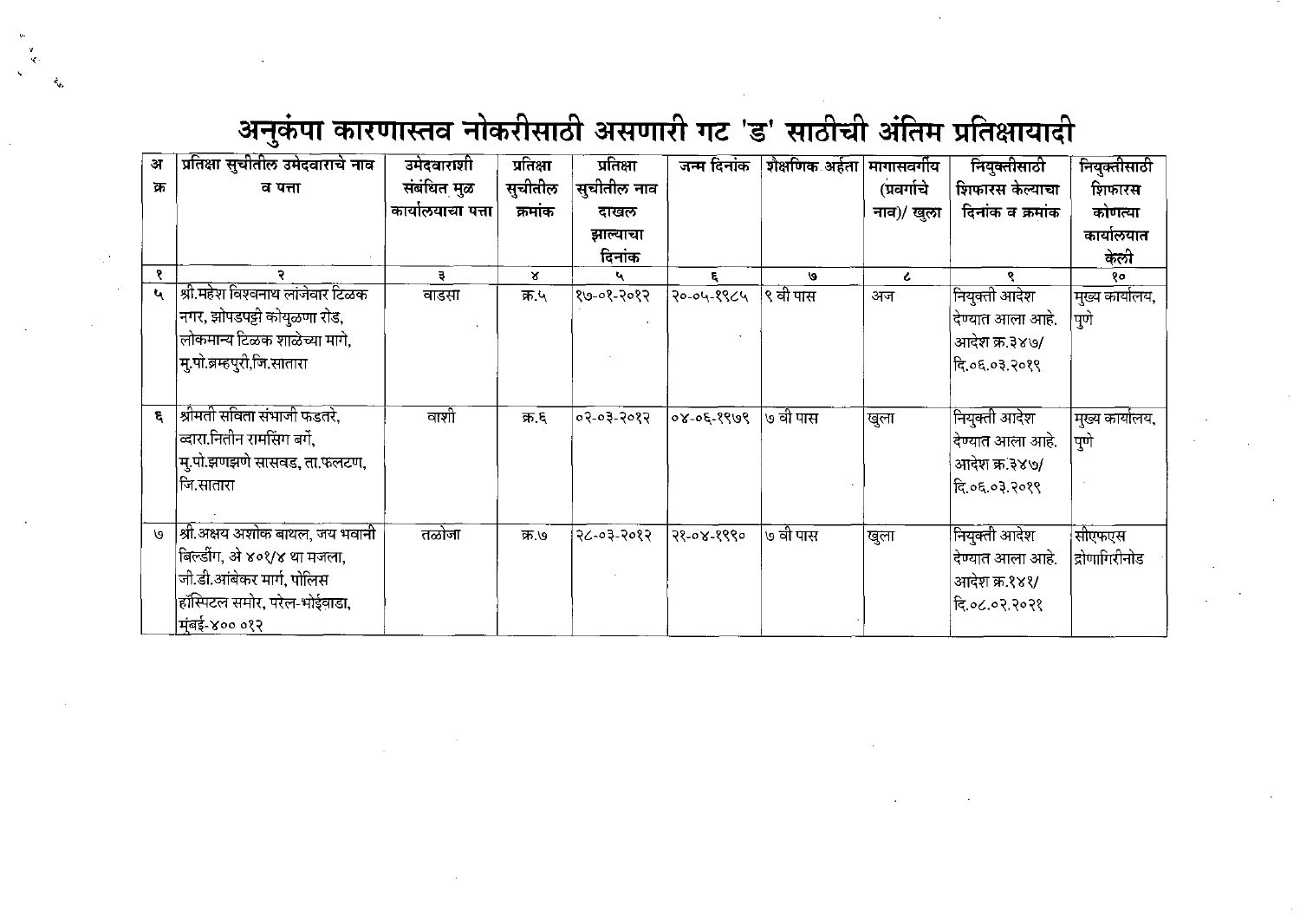$\epsilon$ 

| अ              | प्रतिक्षा सुचीतील उमेदवाराचे नाव       | उमेदवाराशी        | प्रतिक्षा    | प्रतिक्षा   | जन्म दिनांक | शैक्षणिक अर्हता मागासवर्गीय |             | नियुक्तीसाठी     | नियुक्तीसाठी    |
|----------------|----------------------------------------|-------------------|--------------|-------------|-------------|-----------------------------|-------------|------------------|-----------------|
| क्र            | व पत्ता                                | संबंधित मुळ       | सुचीतील      | सुचीतील नाव |             |                             | (प्रवर्गाचे | शिफारस केल्याचा  | शिफारस          |
|                |                                        | कार्यालयाचा पत्ता | क्रमांक      | दाखल        |             |                             | नाव)/ खुला  | दिनांक व क्रमांक | कोणत्या         |
|                |                                        |                   |              | झाल्याचा    |             |                             |             |                  | कार्यालयात      |
|                |                                        |                   |              | दिनांक      |             |                             |             |                  | केली            |
| १              | २                                      | ą.                | $\mathbf{x}$ |             | 5           | ۱g.                         | $\epsilon$  | R.               | १०              |
| $\overline{c}$ | श्री.हृषिकेश सतिश नागवेकर, खोली        | पालघर             | क ८          | ०६-१०-२०१२  | ०७-०१-१९९०  | १२ वी पास                   | इमाव        | नियुक्ती आदेश    | तळोजा           |
|                | नं.११ बी, गणपती वाडी, इराणीचाळ,        |                   |              |             |             | MS-CIT                      |             | देण्यात आला आहे. |                 |
|                | मुरारी घाग मार्ग, प्रभादेवी, मुंबई-४०० |                   |              |             |             |                             |             | आदेश क्र.१४१/    |                 |
|                | ०२५                                    |                   |              |             |             |                             |             | दि.०८.०२.२०२१    |                 |
|                |                                        |                   |              |             |             |                             |             |                  |                 |
| ٩              | श्री.अजय गजानन कुमरे, व्दारा           | तुमसर             | क ९          | ११-१२-२०१२  | २०-०९-१९८६  | $\overline{c}$ वी पास       | अज          | नियुक्ती आदेश    | विभागीय         |
|                | श्रीमती लक्ष्मीबाई रामचंद्र मसराम,     |                   |              |             |             |                             |             | देण्यात आला आहे. | कार्यालय नागपुर |
|                | बिजली नगर मागे, शितला मंदिर            |                   |              |             |             |                             |             | आदेश क्र.१४२/    |                 |
|                | जवळ, गोडपुरा सदर, नागपुर -             |                   |              |             |             |                             |             | दि.०८.०२.२०२१    |                 |
|                | 880008                                 |                   |              |             |             |                             |             |                  |                 |
|                |                                        |                   |              |             |             |                             |             |                  |                 |
| १०             | श्री.राहुल निळकंठ राऊत,                | दारव्हा           | क्र १०       | ०६-०६-२०१३  | २५-०६-१९७७  | १२ वी पास                   | इमाव        | नियुक्ती आदेश    | खामगाव          |
|                | मु.पो.शेलोडी, तार.दारव्हा,             |                   |              |             |             | MS-CIT                      |             | देण्यात आला आहे. | (वरखेड)         |
|                | जि.यवतमाळ                              |                   |              |             |             |                             |             | आदेश क्र.१४३/    |                 |
|                |                                        |                   |              |             |             |                             |             | दि.०८.०२.२०२१    |                 |
|                |                                        |                   |              |             |             |                             |             |                  |                 |
| ११             | श्री.शुभम शामलाल धिमान, पो.नं.१,       | औरंगाबाद          | ক্ষ.११       | २१-०८-२०१३  | १७-०५-१९९६  | १० वी पास                   | खुला        | नियुक्ती आदेश    | तळोजा           |
|                | भटु समुला, ता.पालमपुर, जि.कांगरा,      |                   |              |             |             |                             |             | देण्यात आला आहे. |                 |
|                | हिमाचल प्रदेश - १७६०६४                 |                   |              |             |             |                             |             | आदेश क्र.२२२/    |                 |
|                |                                        |                   |              |             |             |                             |             | दि.२६.०२.२०२१    |                 |
|                |                                        |                   |              |             |             |                             |             |                  |                 |
|                |                                        |                   |              |             |             |                             |             |                  |                 |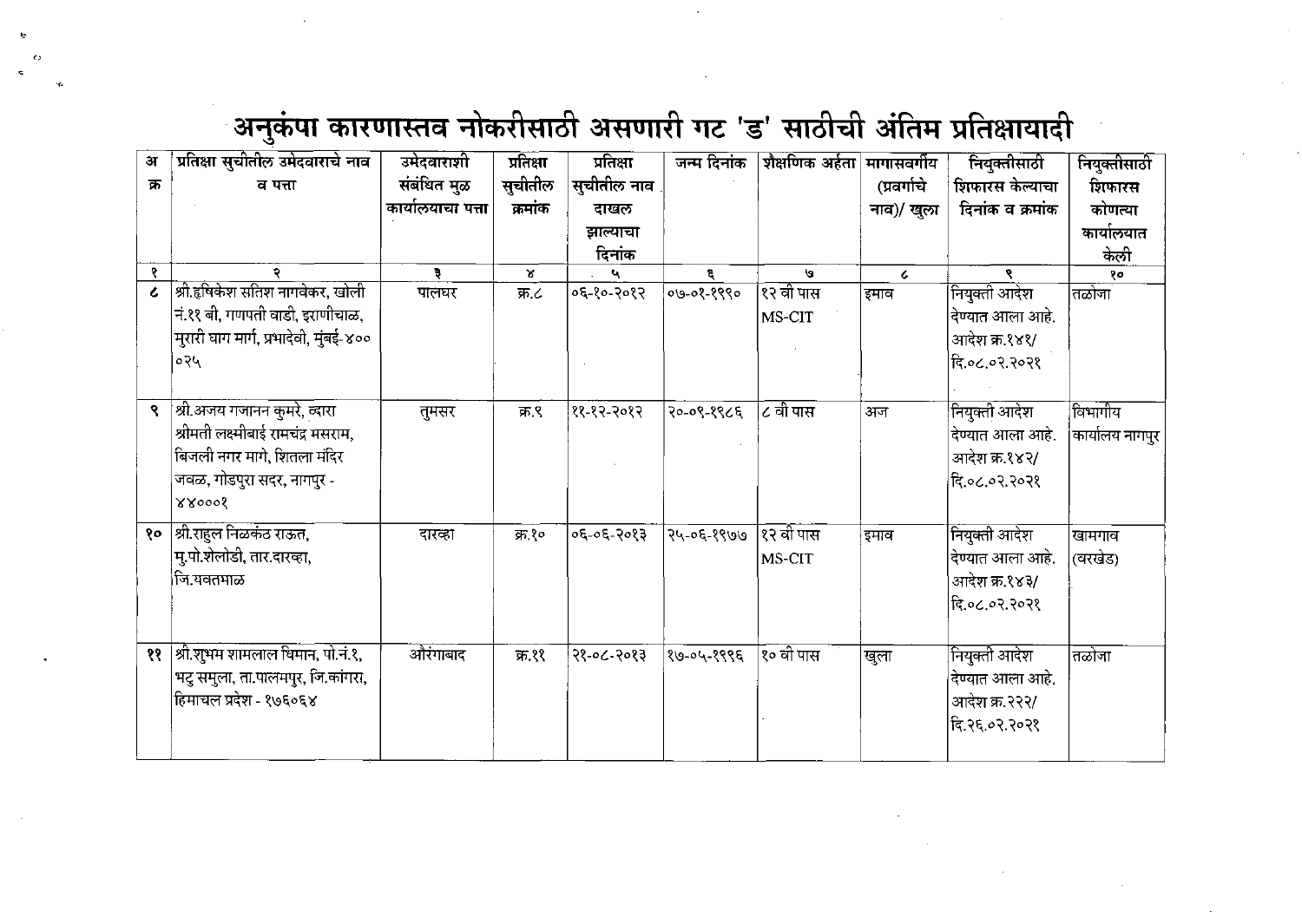- C)

| अ   | प्रतिक्षा सूचीतील उमेदवाराचे नाव       | उमेदवाराशी        | प्रतिक्षा | प्रतिक्षा   | जन्म दिनांक | शैक्षणिक अर्हता | मागासवर्गीय | नियुक्तीसाठी     | नियुक्तीसाठी  |
|-----|----------------------------------------|-------------------|-----------|-------------|-------------|-----------------|-------------|------------------|---------------|
| क्र | व पत्ता                                | संबंधित मुळ       | सुचीतील   | सुचीतील नाव |             |                 | (प्रवर्गाचे | शिफारस केल्याचा  | शिफारस        |
|     |                                        | कार्यालयाचा पत्ता | कमांक     | ताखल        |             |                 | नाव)/ खुला  | दिनांक व क्रमांक | कोणत्या       |
|     |                                        |                   |           | झाल्याचा    |             |                 |             |                  | कार्यालयात    |
|     |                                        |                   |           | दिनांक      |             |                 |             |                  | केली          |
| ₹   | २                                      | э                 | X.        |             | E.          | U               | $\epsilon$  | ९                | १०            |
| १२  | श्री.आशिष तुकाराम डुकरे, प्लॉट         | हिंगोली           | क १२      | १५-१०-२०१३  | 38-25-28-   | १२ वी पास,      | अज          | नियुक्ती आदेश    | तळोजा         |
|     | नं.६३, राणीसती माता मंदिराशेजारी       |                   |           |             |             | मराठी टायपिंग   |             | देण्यात आला आहे. |               |
|     | नांदेड, बायपास गंगानगर, हिंगोली        |                   |           |             |             | ३० श.प्र.मि,    |             | आदेश क्र.२२२/    |               |
|     | 838083                                 |                   |           |             |             | इंग्रजी टायपिंग |             | दि.२६.०२.२०२१    |               |
|     |                                        |                   |           |             |             | ४० श.प्र.मि ,   |             |                  |               |
|     |                                        |                   |           |             |             | MS-CIT          |             |                  |               |
|     | १३  श्री विनय विजय पोळ, मयुरेश्वर नगर, | लोणंद             | क १३      | १९-०६-२०१४  | १७-११-१९९७  | ११ वी पास       | अजा         | नियुक्ती आदेश    | अहमदनगर       |
|     | मु.पो.लोंणद, ता.खंडाळा, जि.सातारा      |                   |           |             |             |                 |             | देण्यात आला आहे. | खडकी          |
|     |                                        |                   |           |             |             |                 |             | आदेश क्र.२२२/    |               |
|     |                                        |                   |           |             |             |                 |             | हि २६.०२.२०२१    |               |
|     |                                        |                   |           |             |             |                 |             |                  |               |
|     | श्रीमती शोभा चंद्रकांत बल्लाळ,         |                   |           |             |             |                 |             |                  |               |
| १४  |                                        | मुख्यालय          | क्र.१४    | १९-०६-२०१५  | 27-03-8999  | ११ वी पास       | विमाप्र     | नियुक्ती आदेश    | विभागीय       |
|     | राधिका सहवास रायगड, आपर्टमेंट          |                   |           |             |             |                 |             | देण्यात आला आहे. | कार्यालय पुणे |
|     | वडगांव बुद्रुक, पुणे ४१                |                   |           |             |             |                 |             | आदेश क्र.१३७९/   |               |
|     |                                        |                   |           |             |             |                 |             | दि.०८.१०.२०२१    |               |
| १५  | श्री.अमोल अशोक शेडगे, साईकृपा          | तळोजा             | क्र.१५    | 1905-20-09  | २९-०१-१९९०  | १२ वी पास       | खुला        | नियुक्ती आदेश    | विभागीय       |
|     | चाळ, रुम नं.१, साईरचना                 |                   |           |             |             |                 |             | देण्यात आला आहे. | कार्यालय      |
|     | अपार्टमेंटच्या मागे, हरिभाऊ पाडा,      |                   |           |             |             |                 |             | आदेश क्र.१३८०/   | नाशिक         |
|     | शंकर पावसे रोड, काटेमनिवली,            |                   |           |             |             |                 |             | दि.०८.१०.२०२१    |               |
|     | कल्याण पूर्व, जि.ठाणे                  |                   |           |             |             |                 |             |                  |               |
|     |                                        |                   |           |             |             |                 |             |                  |               |
|     |                                        |                   |           |             |             |                 |             |                  |               |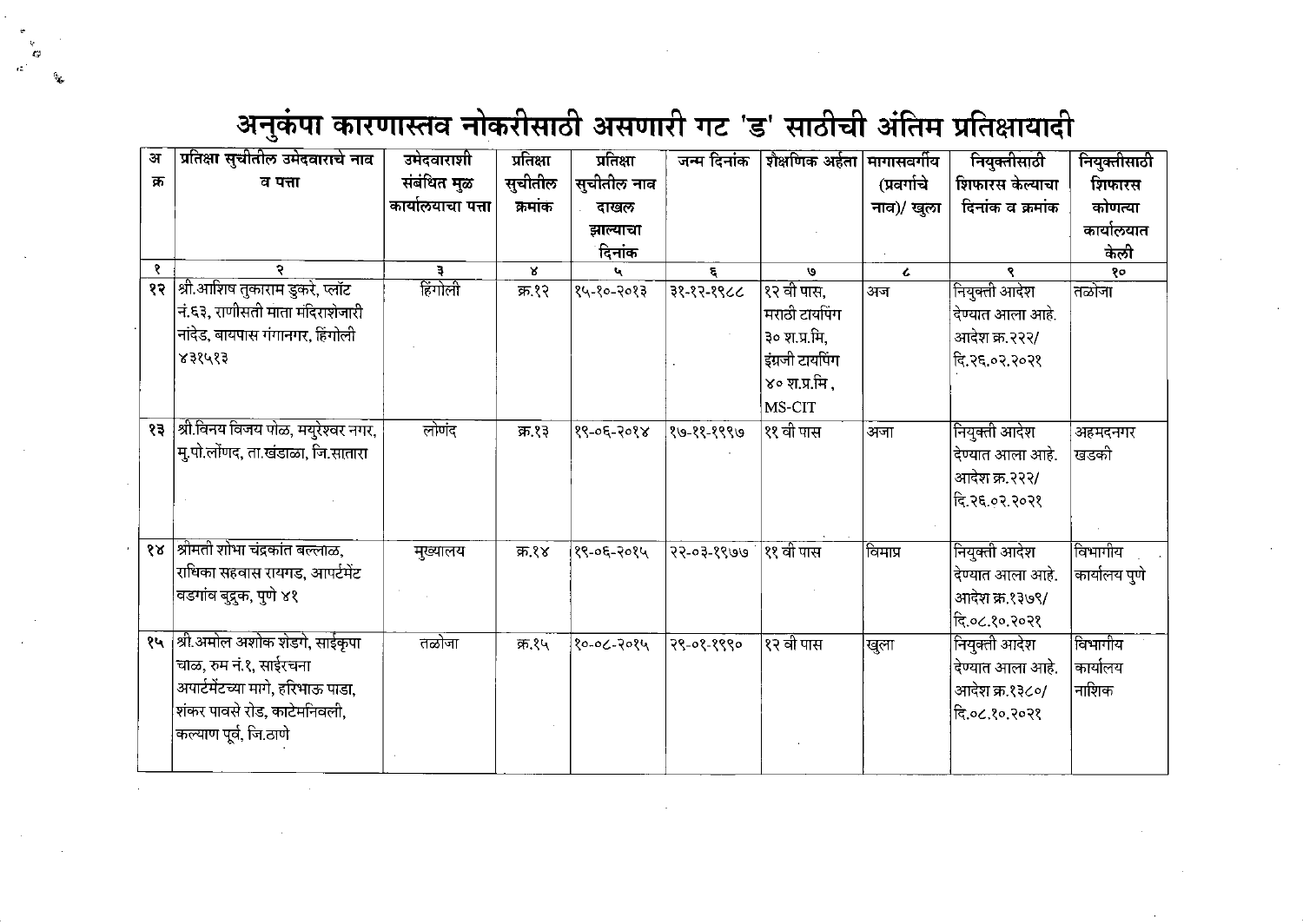| अ   | प्रतिक्षा सुचीतील उमेदवाराचे नाव     | उमेदवाराशी        | प्रतिक्षा | प्रतिक्षा   | जन्म दिनांक | शैक्षणिक अर्हता मागासवर्गीय |             | नियुक्तीसाठी     | नियुक्तीसाठी     |
|-----|--------------------------------------|-------------------|-----------|-------------|-------------|-----------------------------|-------------|------------------|------------------|
| क्र | व पत्ता                              | संबंधित मुळ       | सुचीतील   | सुचीतील नाव |             |                             | (प्रवर्गाचे | शिफारस केल्याचा  | शिफारस           |
|     |                                      | कार्यालयाचा पत्ता | क्रमांक   | दाखल        |             |                             | नाव)/ खुला  | दिनांक व क्रमांक | कोणत्या          |
|     |                                      |                   |           | झाल्याचा    |             |                             |             |                  | कार्यालयात       |
|     |                                      |                   |           | दिनांक      |             |                             |             |                  | केलो             |
| ₹   | ÷.                                   | э                 | x         |             | ε.          | ۱G۰                         | $\epsilon$  | ۹                | १०               |
| १६  | श्री.वामन सिताराम वेडे, गुरखा        | हिंगोली           | क्र.१६    | ०३-०९-२०१६  | ०७-०६-१९८१  | १२ वी पास                   | अजा         | नियुक्ती आदेश    | विभागीय          |
|     | मारोती मंदिर परिसर,                  |                   |           |             |             |                             |             | दिण्यात आला आहे. | कार्यालय लातुर   |
|     | रा.जवळाबाजार, ता.ओढा, नागनाथ,        |                   |           |             |             |                             |             | .आदेश क्र.१३८१/  |                  |
|     | जि.हिंगोली ४३१७०५                    |                   |           |             |             |                             |             | दि.०८.१०.२०२१    |                  |
|     |                                      |                   |           |             |             |                             |             |                  |                  |
| १७  | श्री.योगेश मुकुंद जाधव, मु.गादेवाडी, | सातारा            | क्र.१७    | ३०-०१-२०१७  | ०९-०३-१९८०  | १० वी पास                   | खुला        | नियुक्ती आदेश    | मुख्य कार्यालय,  |
|     | पो जाखणगांव, ता.खटाव, जि.सातारा      |                   |           |             |             |                             |             | देण्यात आला आहे. | पूर्ण            |
|     | ४१५५०५                               |                   |           |             |             |                             |             | आदेश क्र.१३८२/   |                  |
|     |                                      |                   |           |             |             |                             |             | दि.०८.१०.२०२१    |                  |
| १८  | श्री.आशिष अनिल जाधव, टिएमसी          | रत्नागिरी         | क्र.१८    | १५-०५-२०१७  | 09.00.8990  | १२ वी पास                   | खुला        | नियुक्ती आदेश    | 'मुख्य कार्यालय, |
|     | स्कूल जवळ, नं.५५, सॅन्डोझ बाग,       |                   |           |             |             |                             |             | देण्यात आला आहे. | पुणे             |
|     | आझादनगर, ठाणे पश्चिम ४०० ६०७         |                   |           |             |             |                             |             | आदेश क्र.१३८३/   |                  |
|     |                                      |                   |           |             |             |                             |             | दि.०८.१०.२०२१    |                  |
|     |                                      |                   |           |             |             |                             |             |                  |                  |
| १९  | श्री.अनिकेत राजेंद्र देशमुख, कुंभार  | धुळे              | क्र.१९    | ०६-१०-२०१७  | ०२-०४-१९९२  | १२ वी पास                   | खुला        | नियुक्ती आदेश    | विभागीय          |
|     | खुंट, सुभाष नगर, लेन क्र.९, घर       |                   |           |             |             | MS-CIT                      |             | देण्यात आला आहे. | कार्यालय,        |
|     | क्र.४८०७ जुने धुळे ४२४ ००१           |                   |           |             |             |                             |             | आदेश क्र.१३८४/   | औरंगाबाद         |
|     |                                      |                   |           |             |             |                             |             | दि.०८.१०.२०२१    |                  |
| २०  | श्रीमती जयश्री विठ्ठल चौधरी,         | कळवण नाशिक        | क्र.२०    | ०७.११.२०१७  | २१.०९.१९७७  | १० वी पास                   | खुला        |                  |                  |
|     | मु.पो.केहर, तालुका पेठ, नाशिक        |                   |           |             |             |                             |             |                  |                  |
|     |                                      |                   |           |             |             |                             |             |                  |                  |
|     |                                      |                   |           |             |             |                             |             |                  |                  |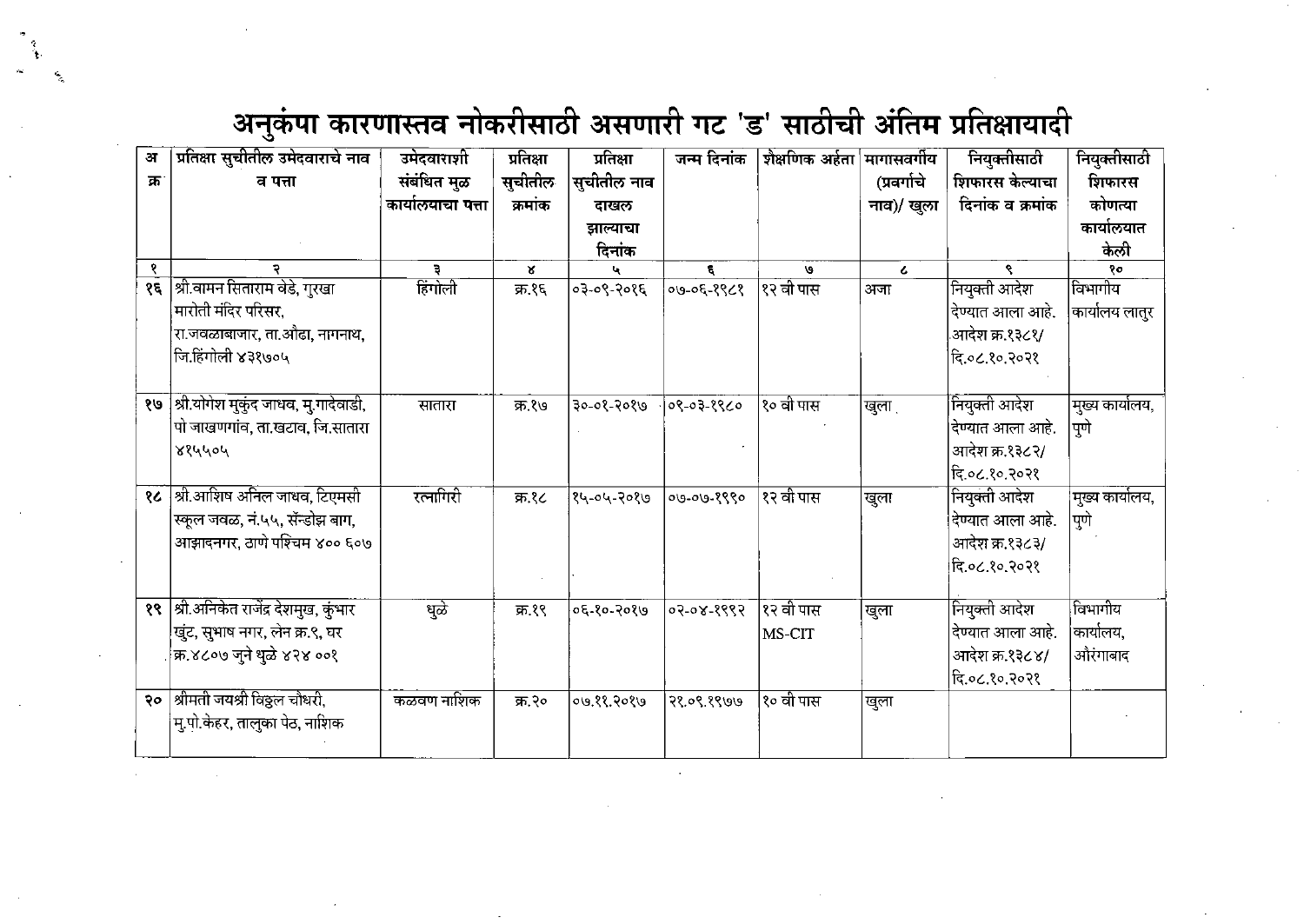| अ   | प्रतिक्षा सुचीतील उमेदवाराचे नाव    | उमेदवाराशी        | प्रतिक्षा    | प्रतिक्षा   | जन्म दिनांक | शैक्षणिक अर्हता मागासवर्गीय |             | नियुक्तीसाठी     | नियुक्तीसाठी |
|-----|-------------------------------------|-------------------|--------------|-------------|-------------|-----------------------------|-------------|------------------|--------------|
| क्र | व पत्ता                             | संबंधित मुळ       | सुचीतील      | सुचीतील नाव |             |                             | (प्रवर्गाचे | शिफारस केल्याचा  | शिफारस       |
|     |                                     | कार्यालयाचा पत्ता | क्रमांक      | दाखल        |             |                             | नाव)/ खुला  | दिनांक व क्रमांक | कोणत्या      |
|     |                                     |                   |              | झाल्याचा    |             |                             |             |                  | कार्यालयात   |
|     |                                     |                   |              | दिनांक      |             |                             |             |                  | केली         |
| १   |                                     |                   | $\mathbf{x}$ | t,          | ε.          | $\mathbf{S}$                | $\epsilon$  | ۹.               | १०           |
| २१  | श्री.सारंग विठ्ठल ससाणे, आल्हाट     | गुलटेकडी          | क्र.२१       | २७-११-२०१७  | १३३-०८-१९८९ | ९ वी पास                    | इमाव        |                  |              |
|     | आळी, मोशी, ता.हवेली, जि.पुणे        |                   |              |             |             |                             |             |                  |              |
|     |                                     |                   |              |             |             |                             |             |                  |              |
| २२  | श्रीमती जयश्री सुरेश गोसावी c/o     | टेका गोडाऊन       | क्र.२२       | २९-१२-२०१७  | १५-०६-१९८७  | १० वी पास                   | भजब         |                  |              |
|     | कांचनगीरी, मु.माहुली, ता.पारशिवनी,  | नागपुर            |              |             |             |                             |             |                  |              |
|     | जि.नागपुर                           |                   |              |             |             |                             |             |                  |              |
|     |                                     |                   |              |             |             |                             |             |                  |              |
| २३  | श्री. सागर दत्तात्रय घडशी,    ४/६६, | ओरंगाबाद          | क्र.२३       | २३.०३.२०१८  | 2299.30.20  | १२ वी पास                   | खुला        |                  |              |
|     | पी.एम.सी.कॉलनी, लालचाळ,             |                   |              |             |             |                             |             |                  |              |
|     | सोमनाथ मित्र मंडळ                   |                   |              |             |             |                             |             |                  |              |
|     |                                     |                   |              |             |             |                             |             |                  |              |
| २४  | श्री.आशुतोष विलास कांबळी,           | द्रोणागिरी नोड    | क्र.२४       | 3805.50.08  | ०९.०९.१९९६  | १२ वी पास                   | खुला        |                  |              |
|     | बी/३७, ५४ ईद्रप्रस्थ सोसायटी,       |                   |              |             |             |                             |             |                  |              |
|     | आनंदनगर, दहिसर पूर्व, मंबई ४००      |                   |              |             |             |                             |             |                  |              |
|     | οĘζ                                 |                   |              |             |             |                             |             |                  |              |
| २५  | श्री.आशिष दत्तात्रय कज्जे, मु.नवनाथ | डि-५ सातारा       | क्र.२५       | २९.१२.२०१७  | 08.88.8999  | १२ वी पास                   | अनुसूचित    |                  |              |
|     | कॉलनी, कारंडवाडी,पो.देगांव,         |                   |              |             |             | MS-CIT                      | जाती        |                  |              |
|     | ता.जि.सातारा                        |                   |              |             |             |                             |             |                  |              |
|     |                                     |                   |              |             |             |                             |             |                  |              |
|     |                                     |                   |              |             |             |                             |             |                  |              |